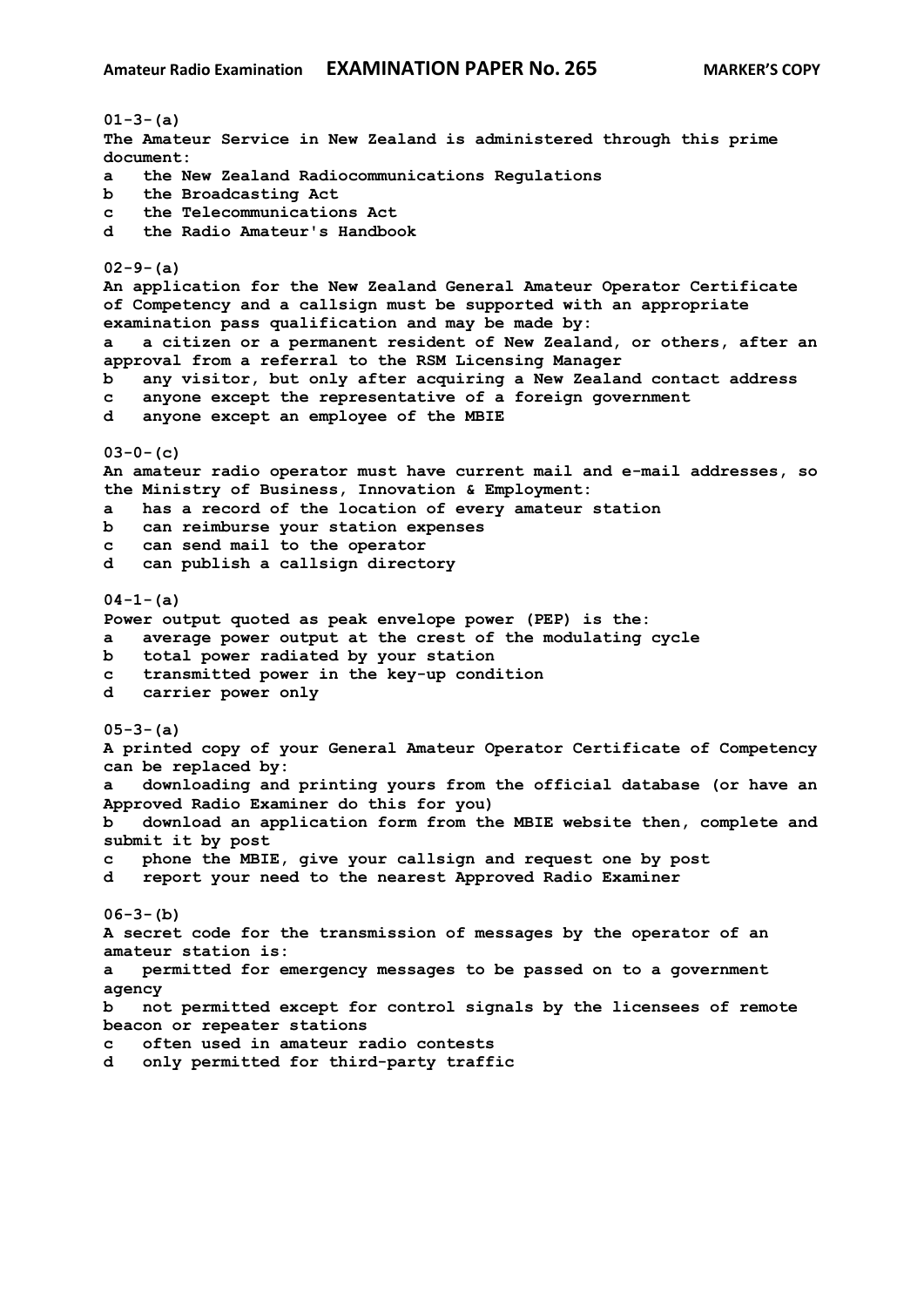```
07-2-(d)
The holder of a General Amateur Operator Certificate of Competency may:
a service household appliances
b operate on the citizen band with amateur station power levels
c service commercial communication equipment above 1kW rating
d establish and operate an earth station in the amateur satellite 
service
08-1-(a)
When first qualified, an amateur radio operator is permitted to:
a work on specified bands for 3 months, log at least 50 contacts and 
retain the log book for at least one year for possible official 
inspection
b operate on all HF bands at least weekly using a computer for log-
keeping
c operate only in the amateur bands between 5 and 25 MHz for 12 months 
and present the log book for official inspection
d operate on amateur bands between 5 and 25 MHz as and when the 
operator chooses
09-4-(c)
The band 146 to 148 MHz is:
a exclusive to repeater operation
b allocated exclusively for police communications
c shared with other communication services
d reserved for emergency communications
10-2-(c)
In the classic model of the atom:
a the neutrons and the electrons orbit the nucleus
b the protons and the neutrons orbit the nucleus in opposite directions
c the electrons orbit the nucleus
d the protons orbit around the neutrons
11-1-(b)
This is a source of electrical energy:
a a p-channel FET
b an NiMH cell
c a carbon resistor
d a germanium diode
12-5-(a)
The voltage "two volts" is also:
a 2,000 mV
b 2,000 kV
c 2,000 uV
d 2,000 MV
13-6-(d)
A current of 5 ampere in a 50 ohm resistance produces a potential 
difference of:
a 20 volt
b 45 volt 
c 55 volt 
d 250 volt
```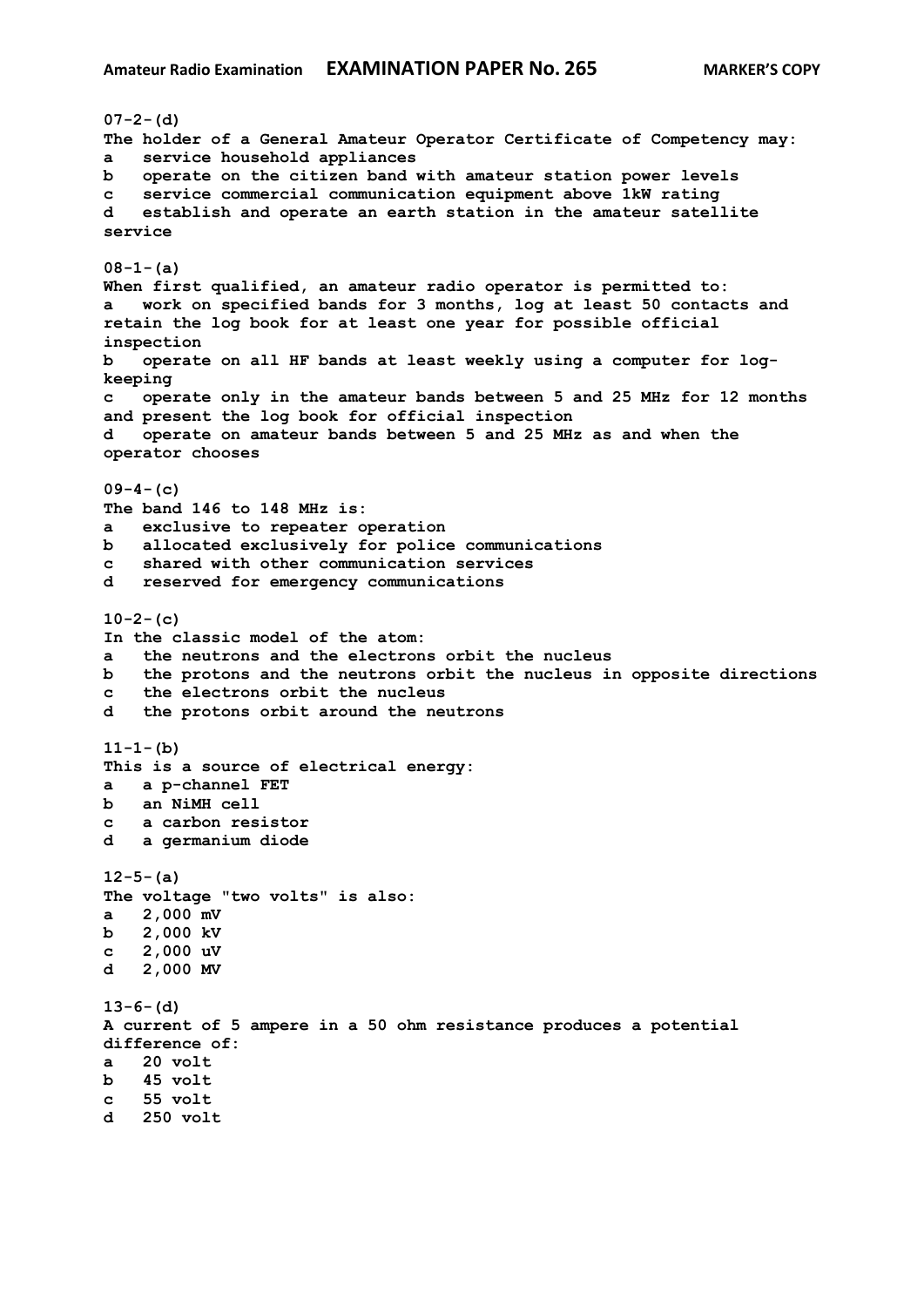```
14-0-(d)
When an 8 ohm resistor is connected across a 12 volt supply, the current 
flow is:
a 8 / 12 amp
b 12 - 8 amp 
c 12 + 8 amp 
d 12 / 8 amp 
15-8-(c)
Two resistors are connected in parallel. One is 75 ohm and the other is 
50 ohm. The total resistance of this parallel circuit is:
a 10 ohm
b 70 ohm 
c 30 ohm 
d 40 ohm 
16-6-(c)
If ten resistors of equal value R are wired in parallel, the total 
resistance is:
a R
b 10R
c R/10
d 10/R 
17-4-(c)
Two 100 ohm resistors connected in parallel are wired in series with a 10 
ohm resistor. The total resistance of the combination is:
a 180 ohm
b 190 ohm 
c 60 ohm
d 210 ohm
18-5-(a)
A current of 500 milliamp passes through a 1000 ohm resistance. The power 
dissipated is:
a 250 watt
b 0.25 watt
c 2.5 watt
d 25 watt
19-8-(b)
A current of 10 ampere rms at a frequency of 50 Hz flows through a 100 
ohm resistor. The power dissipated is:
a 500 watt
b 10,000 watt
c 707 watt
d 50,000 watt
20-2-(b)
A 50 hertz current in a wire means that:
a a potential difference of 50 volts exists across the wire
b the current changes direction, 50 complete cycles in each second
c the current flowing in the wire is 50 amperes
d the power dissipated in the wire is 50 watts
```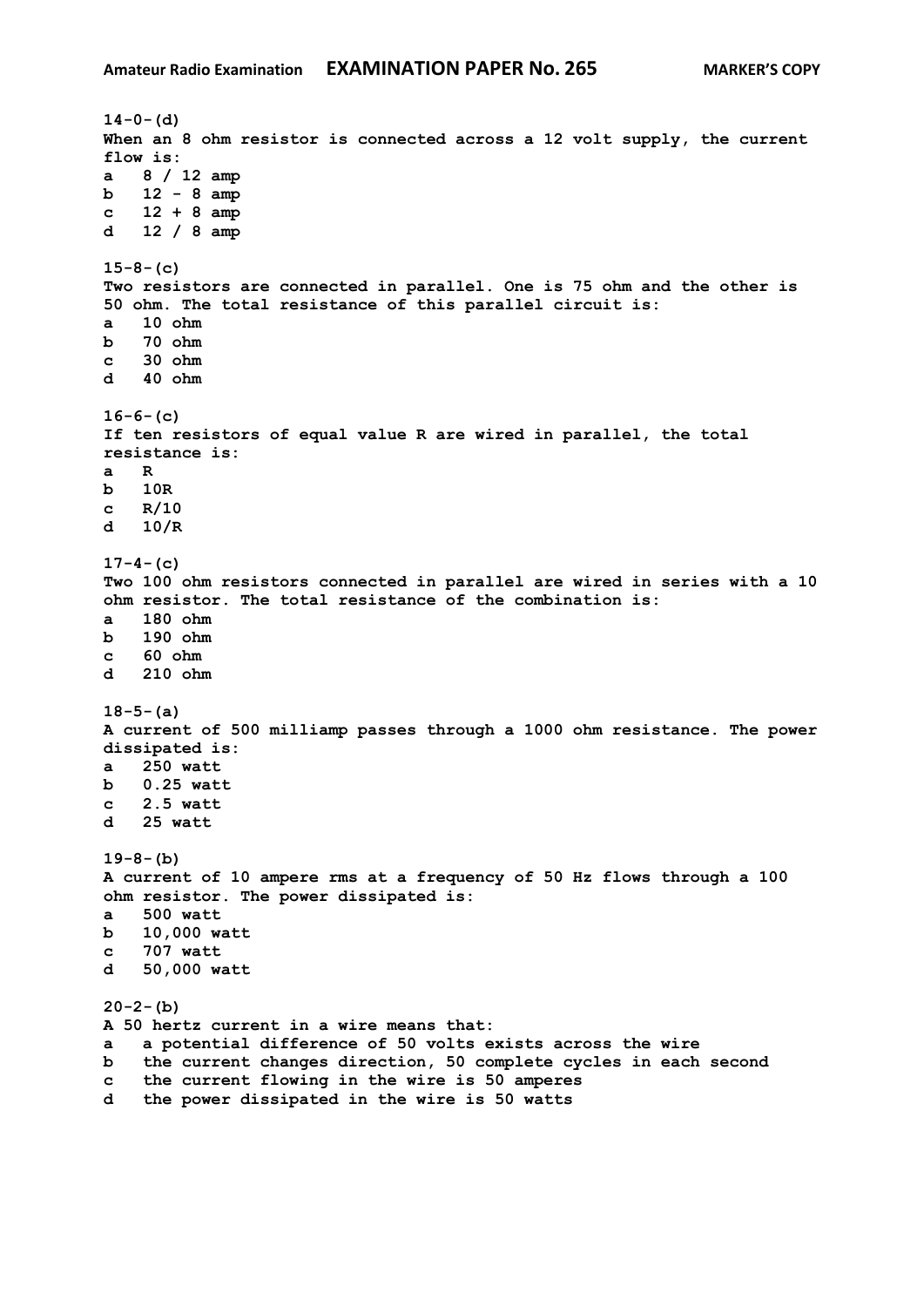**21-0-(b) The total capacitance of two or more capacitors in series is: a always greater than that of the largest capacitor b always less than that of the smallest capacitor c found by adding each of the capacitances together d found by adding the capacitances together and dividing by their total number 22-3-(d) A toroidal inductor is one in which the: a windings are air-spaced b windings are wound on a ferrite rod c inductor is enclosed in a magnetic shield d windings are wound on a closed ring of magnetic material 23-5-(d) The purpose of using three wires in the mains power cord and plug on amateur radio equipment is to: a make it inconvenient to use b prevent the plug from being reversed in the wall outlet c prevent short circuits d prevent the chassis from becoming live in case of an internal short to the chassis 24-1-(c) Zener diodes are normally used as: a RF detectors b AF detectors c voltage regulators d current regulators 25-9-(d) A semiconductor device, with leads labelled gate, drain and source, is best described as a: a bipolar transistor b silicon diode c gated transistor d field-effect transistor 26-4-(d) This component can amplify a small signal, but uses high voltages: a a transistor b an electrolytic capacitor c a multiple-cell battery d a thermionic valve 27-0-(a) An ohmmeter measures the: a value of any resistance placed between its terminals b impedance of any component placed between its terminals c power factor of any inductor or capacitor placed between its terminals d voltage across any resistance placed between its terminals**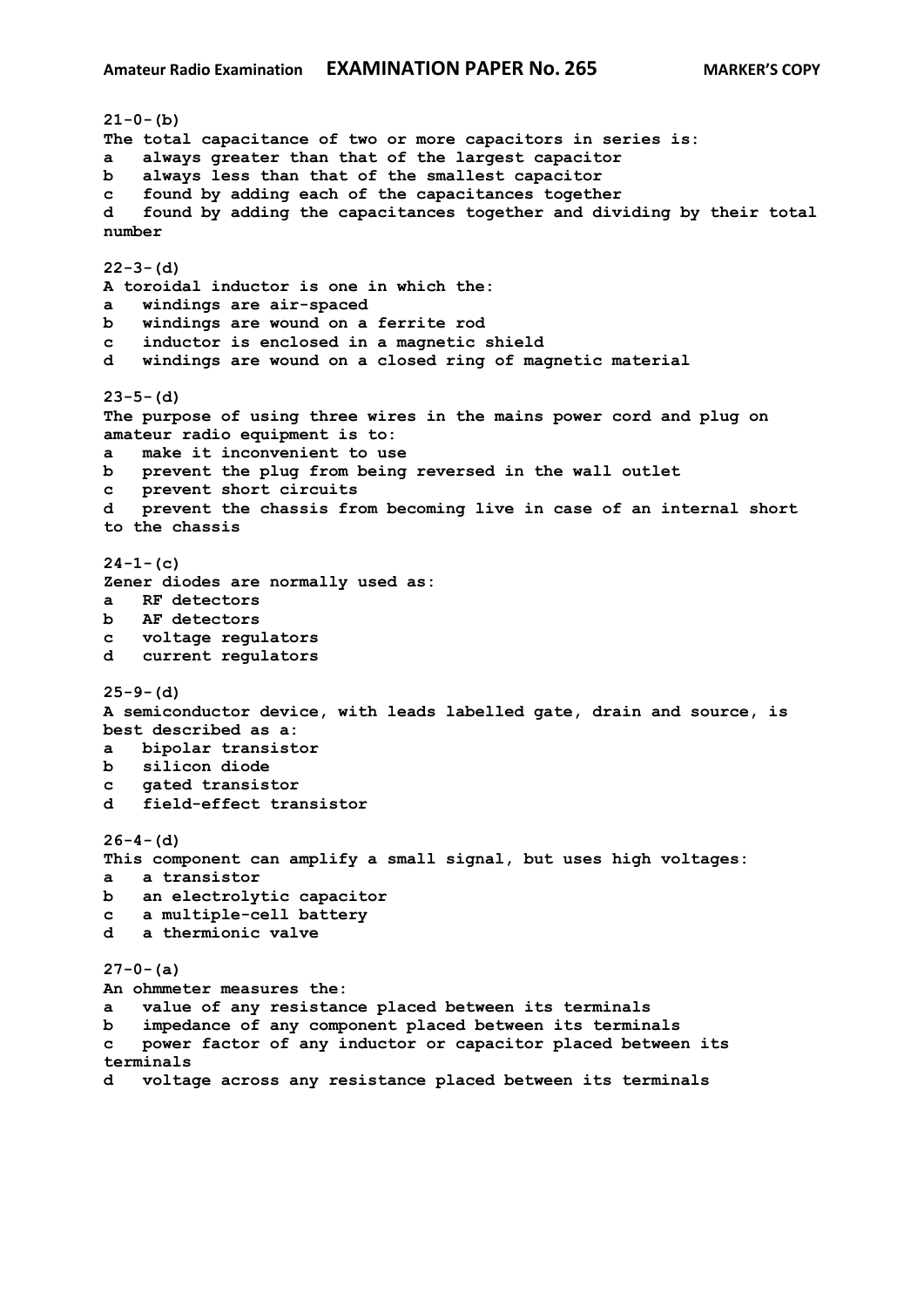```
28-5-(d)
An attenuator network has 10 volt rms applied to its input with 1 volt 
rms measured at its output. The attenuation of the network is:
a 6 dB
b 10 dB
c 40 dB 
d 20 dB 
29-5-(a)
In an HF station, the "low pass filter" must be rated to:
a carry the full power output from the station
b filter out higher-frequency modulation components for maximum 
intelligibility
c filter out high-amplitude sideband components
d emphasise low-speed Morse code output
30-0-(c)
In a frequency modulation receiver, this is connected to the input of the 
radio frequency amplifier:
a the mixer
b the frequency discriminator
c the antenna
d the limiter
31-6-(c)
In a single sideband and CW receiver, the output from this is connected 
to the audio frequency amplifier:
a the high frequency oscillator
b the beat frequency oscillator
c the product detector
d the intermediate frequency amplifier
32-8-(c)
To receive Morse code signals, a BFO is employed in a superhet receiver 
to:
a produce IF signals
b beat with the local oscillator signal to produce sidebands
c beat with the IF signal to produce an audio tone
d produce an audio tone to beat with the IF signal
33-9-(a)
The AGC circuit in a receiver usually controls the:
a RF and IF stages
b audio stage
c mixer stage
d power supply
34-8-(c)
An advantage of a double conversion receiver is that it:
a does not drift off frequency
b produces a louder audio signal
c has improved image rejection characteristics
d is a more sensitive receiver
```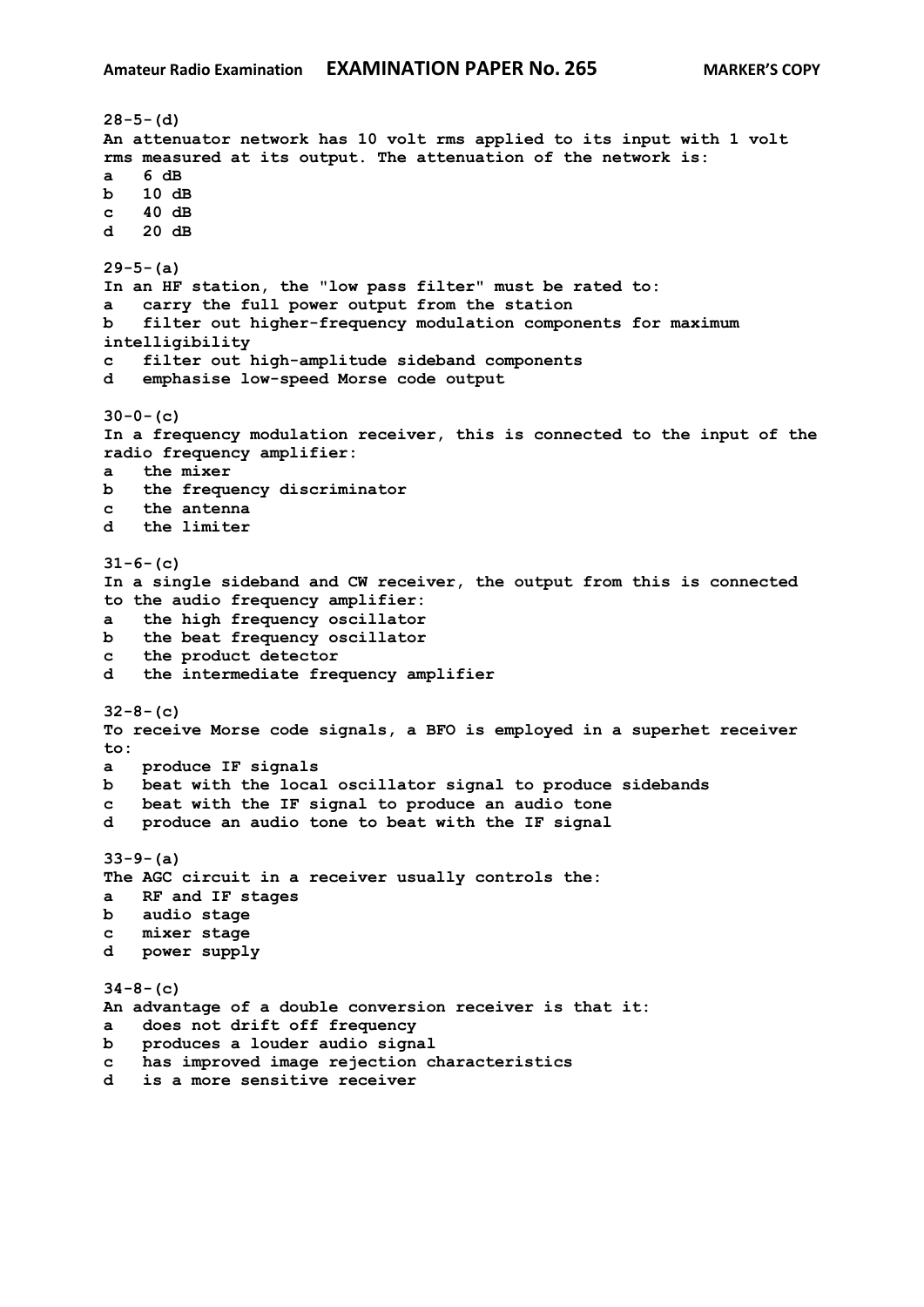```
35-2-(c)
A multi-conversion superhet receiver is more susceptible to spurious 
responses than a single-conversion receiver, because of the:
a poorer selectivity in the IF caused by the multitude of frequency 
changes
b greater sensitivity introducing higher levels of RF to the receiver
c additional oscillators and mixing frequencies involved in the design
d AGC being forced to work harder causing the stages concerned to 
overload
36-8-(c)
The term for the reduction in receiver sensitivity caused by a strong 
signal near the received frequency is:
a cross-modulation interference
b squelch gain rollback
c desensitisation
d quieting
37-4-(d)
In an elementary frequency modulation transmitter, this is located 
between the oscillator and the power amplifier:
a microphone
b speech amplifier
c modulator
d frequency multiplier
38-5-(b)
In a single sideband transmitter, this is connected to the input of the 
speech amplifier:
a radio frequency oscillator
b microphone
c filter
d mixer
39-2-(c)
The following signal can be amplified using a non-linear amplifier:
a SSB
b AM
c FM
d DSBSC
40-4-(c)
Adjacent channel interference may be produced in the RF power amplifier 
of a transmitter if:
a the modulation level is too low
b the oscillator frequency is unstable
c the modulation level is too high
d modulation is applied to more than one stage
41-7-(b)
Transmitter power amplifiers can generate parasitic oscillations on:
a the transmitter's output frequency
b frequencies unrelated to the transmitter's output frequency
c harmonics of the transmitter's output frequency
d VHF frequencies only
```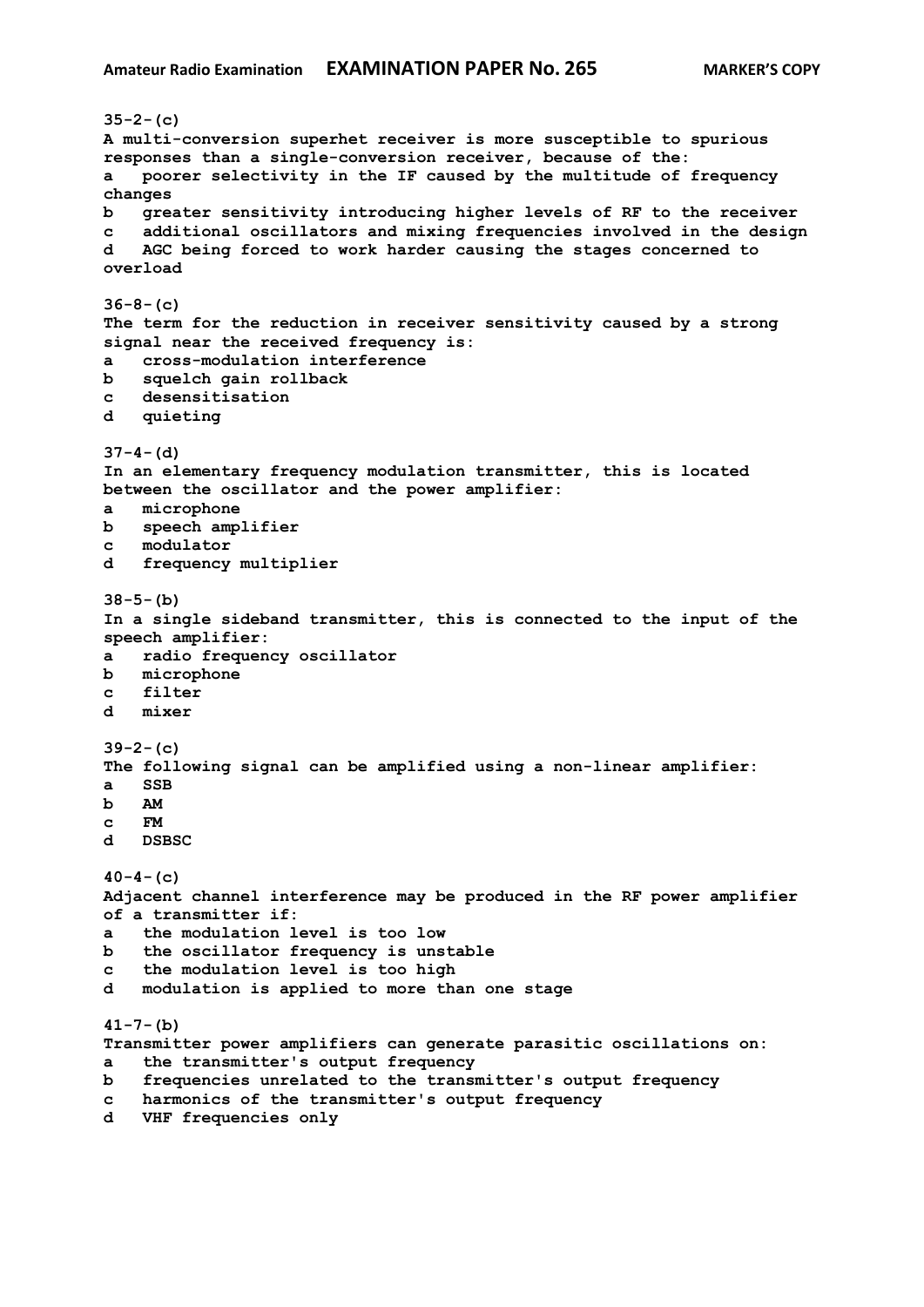**42-0-(c) A mains operated DC power supply: a converts DC from the mains into AC of the same voltage b is a diode-capacitor device for measuring mains power c converts energy from the mains into DC for operating electronic equipment d is a diode-choked device for measuring inductance power 43-5-(a) A power supply is to replace a car battery to power a solid-state transceiver to 200 watt PEP output ratings. A typical expected maximum current load will be: a 30 - 60 amp b 6 - 8 amp c 20 - 25 amp d 1 - 5 amp 44-2-(d) The accepted way to call "CQ" with a SSB transceiver is: a "This is ZL1XXX calling CQ CQ CQ" b "CQ to anyone, CQ to anyone, I am ZL1XXX" c "CQ CQ CQ CQ CQ this is New Zealand" d "CQ CQ CQ this is ZL1XXX ZL1XXX ZL1XXX" 45-8-(d) The "S meter" on a receiver: a indicates where the squelch control should be set b indicates the standing wave ratio c indicates the state of the battery voltage d indicates relative incoming signal strengths 46-7-(a) The AGC circuit is to: a minimise the adjustments needed to the receiver gain control knobs b expand the audio gain c limit the extent of amplitude generation d amplitude limit the crystal oscillator output 47-1-(b) The signal "QRN" means: a I am busy b I am being troubled with static c are you being troubled by static? d I am being interfered with 48-5-(a) To obtain efficient transfer of power from a transmitter to an antenna, it is important that there is a: a correct impedance match between transmitter and antenna b high load impedance c low load impedance d high standing wave ratio**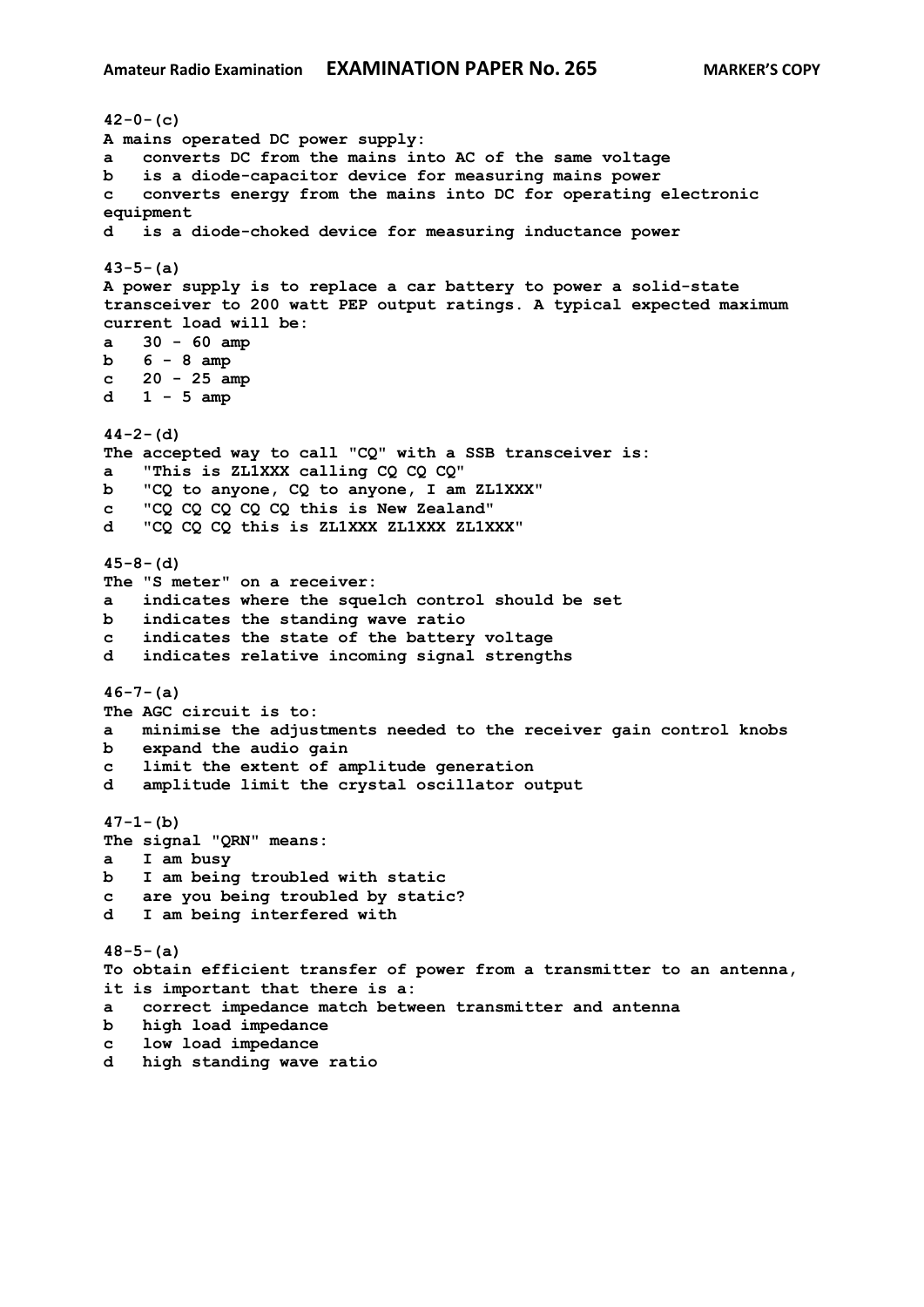```
49-0-(c)
Losses occurring on a transmission line between a transmitter and the 
antenna result in:
a a SWR of 1:1
b reflections occurring in the line
c less RF power being radiated
d improved transfer of RF energy to the antenna
50-5-(a)
The physical length of an antenna can be shortened but the electrical 
length maintained, if one of the following items is added at an 
appropriate point in the antenna:
a an inductor
b a capacitor
c an insulator
d a resistor
51-3-(a)
A groundplane antenna emits a:
a vertically polarised wave
b horizontally polarised wave
c elliptically polarised wave
d axially polarised wave
52-0-(d)
A radio wave with a frequency of 3.8 MHz has a wavelength of:
a 78.94cm
b 7894m
c 789.4m
d 78.94m
53-5-(b)
The reflector and director(s) in a Yagi antenna are called:
a oscillators
b parasitic elements
c tuning stubs
d matching units
54-3-(b)
Solar cycles have an average length of:
a 1 year
b 11 years
c 6 years
d 3 years
55-9-(b)
The "critical frequency" is defined as the:
a highest frequency to which your transmitter can be tuned
b highest frequency which will be reflected back to earth at vertical 
incidence
c lowest frequency which is reflected back to earth at vertical 
incidence
d minimum usable frequency
```